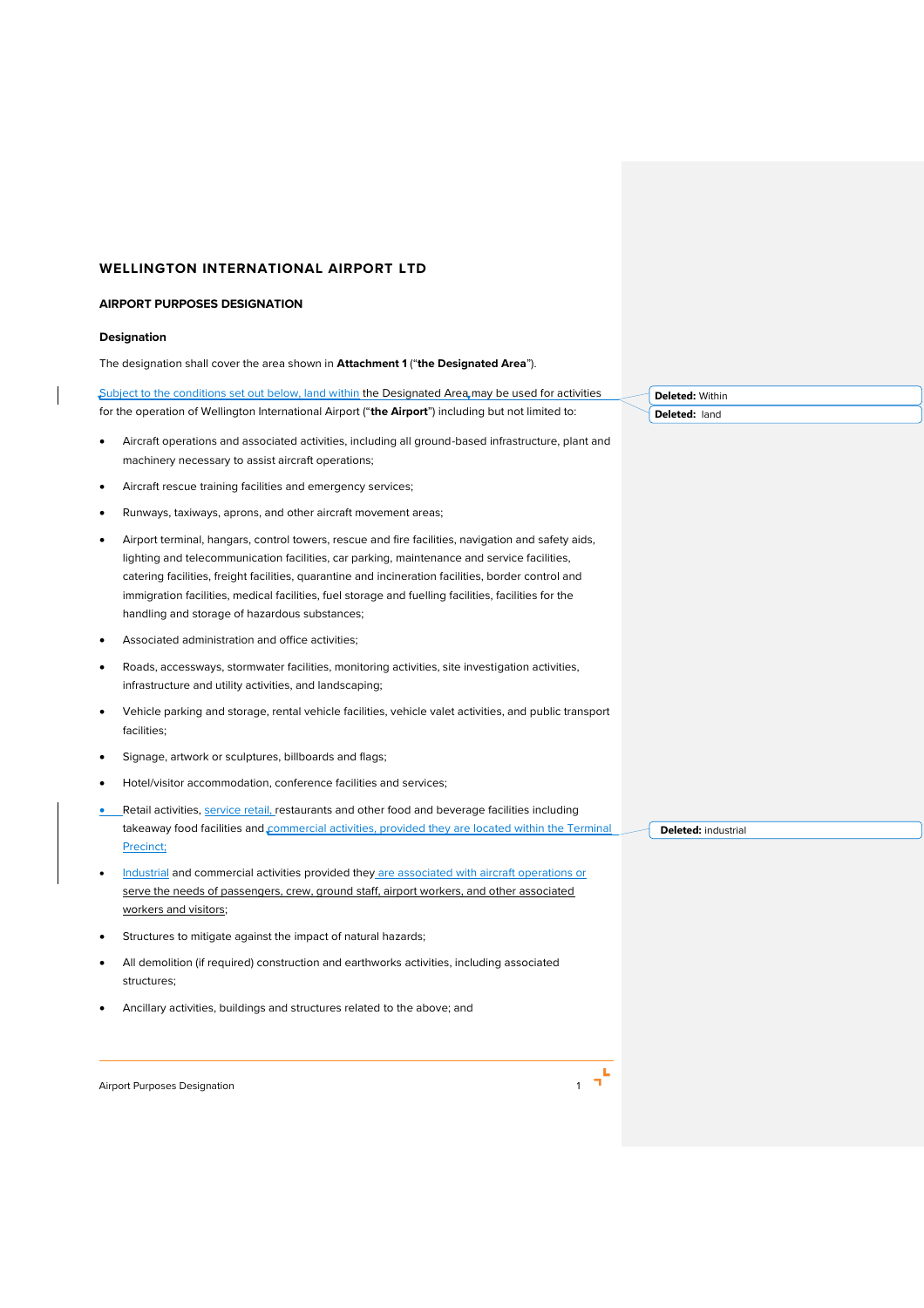• Servicing, testing and maintenance activities related to the above.

Airport Precinct Development Areas ("**Precincts**") are shown in **Attachment 2**.

## **Conditions**

## **Glossary:**

## **Aircraft Operations**

Means the engine runup, taxiing, take-off or landing at the Airport of an aircraft, and "operate" has a corresponding meaning.

# **Need for Outline Plan Criteria**

1. An outline plan in accordance with section 176A(2) of the Resource Management Act 1991 ("RMA<sub>"</sub>) need not be submitted for any works within a Precinct or at a location if, where relevant, the following criteria are met:

**Airport Precinct / Location and Outline Plan Criteria** 

| <b>Condition Sub-</b><br>Reference | <b>Precinct / Location</b>                                      | <b>Activity / Criteria</b>                                                                                                                                                                                                                                                                                                                       |
|------------------------------------|-----------------------------------------------------------------|--------------------------------------------------------------------------------------------------------------------------------------------------------------------------------------------------------------------------------------------------------------------------------------------------------------------------------------------------|
| А                                  | Rongotai Ridge Precinct                                         | Any earthworks shall achieve the following:<br>i.<br>The existing ground level shall not be<br>altered by more than 2.5 metres measured<br>vertically; and<br>ii.<br>The total area of ground surface<br>disturbance shall be less than 250m <sup>2</sup> ; and<br>iii.<br>The earthworks shall not be undertaken on<br>slopes of more than 45°. |
| B                                  | <b>Terminal Precinct</b>                                        | Buildings or structures shall not exceed a height<br>limit of 25m: except that:<br>i.<br>Buildings or structures located within 8m of<br>the Golf Course Recreation Area shall not<br>exceed a height limit of 12m.                                                                                                                              |
| C                                  | All Precincts with the<br>exception of the Terminal<br>Precinct | Buildings or structures shall not exceed a height<br>limit of 12m; except that:<br>i.<br>Buildings or structures used for hangars<br>shall not exceed a height limit of 15m; and                                                                                                                                                                 |

**Deleted:** In **Deleted: "**), an outline plan **Deleted:** if the following criteria is achieved **Deleted:** identified in Table 1 below **Deleted: Table 1: Deleted: Precincts**

Airport Purposes Designation 2

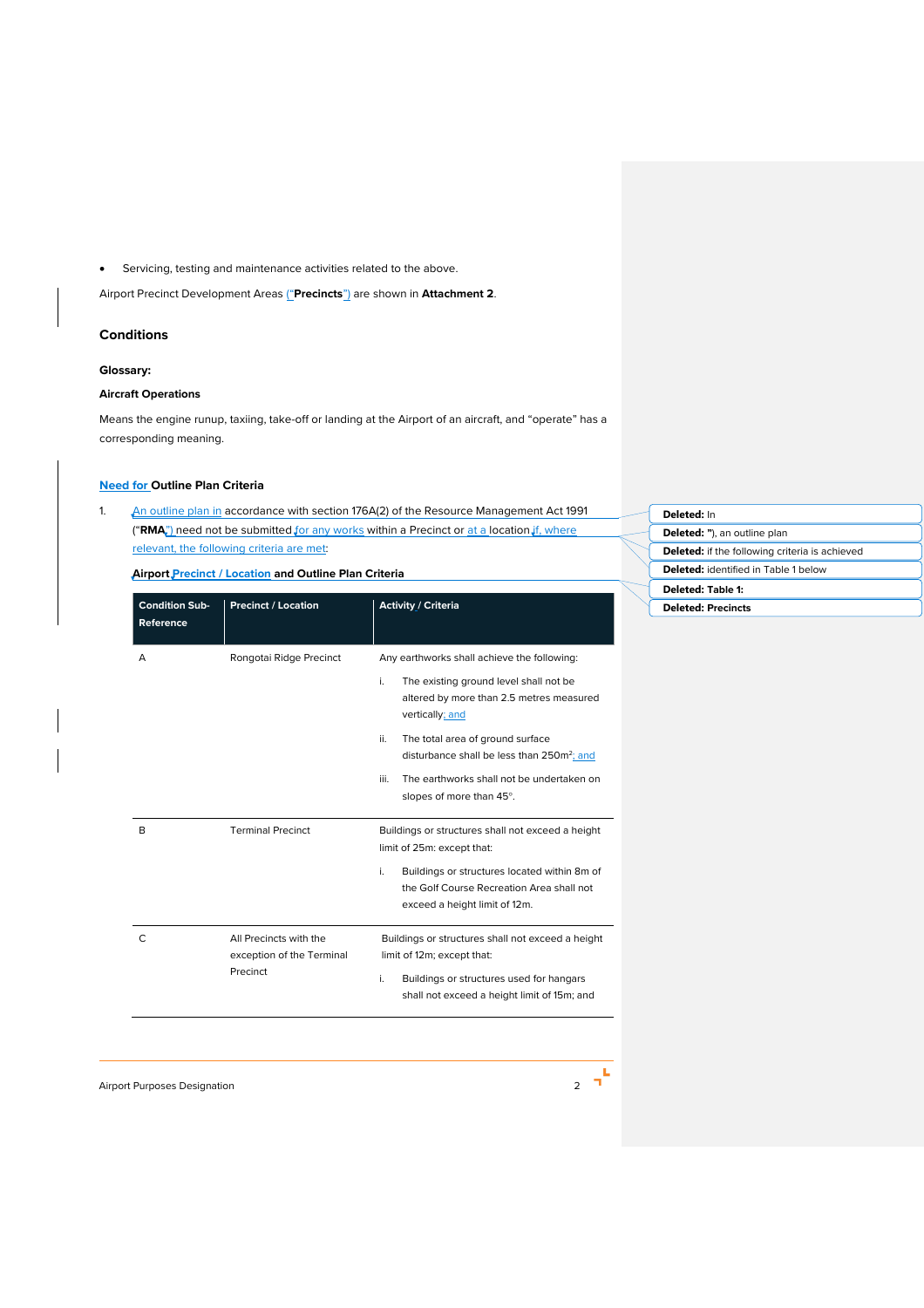| <b>Condition Sub-</b><br>Reference | <b>Precinct / Location</b>                                  | Activity / Criteria                                                                                                                                                                                                                                                              |
|------------------------------------|-------------------------------------------------------------|----------------------------------------------------------------------------------------------------------------------------------------------------------------------------------------------------------------------------------------------------------------------------------|
|                                    |                                                             | ii.<br>Buildings or structures within 5m of any<br>adjoining Residential zone shall not exceed<br>a height limit of 3m.                                                                                                                                                          |
| D                                  | <b>All Precincts</b>                                        | <b>Lighting - Non-Aviation Activities</b>                                                                                                                                                                                                                                        |
|                                    |                                                             | i.<br>Any development or activity which includes<br>pedestrian routes and/or car parks available<br>for public use during the hours of darkness<br>shall be lit at a minimum of 10 lux measured<br>in accordance with AS/NZS 1158.3.1:2005<br>and any subsequent amendments; and |
|                                    |                                                             | ii. The direct or indirect illumination of outdoor<br>areas associated with any other non-<br>aviation activity shall not exceed 8 lux at the<br>windows of residential buildings in any<br>adjoining Residential zone.                                                          |
| E                                  | All Precincts                                               | <b>Landscape Design</b>                                                                                                                                                                                                                                                          |
|                                    |                                                             | i.<br>Existing trees within the Designated Area<br>are to be retained except where they affect<br>the safe operation of the Airport, and<br>provided that;                                                                                                                       |
|                                    |                                                             | Any pohutukawa trees adjacent to Tirangi<br>ii -<br>Road required to be removed shall be<br>resited as close as is practicable to the<br>boundary of Tirangi Road.                                                                                                               |
| F                                  | <b>All Precincts</b>                                        | <b>Electromagnetic Radiation</b>                                                                                                                                                                                                                                                 |
|                                    |                                                             | Any activity shall be conducted to comply<br>i. –<br>with the New Zealand NZS 6609:1990<br>(Radio Frequency Radiation) and any<br>subsequent amendments.                                                                                                                         |
| G                                  | Sites identified on<br><b>Attachment 3</b>                  | <b>Restricted Site Access for Vehicles</b>                                                                                                                                                                                                                                       |
|                                    |                                                             | i.<br>No vehicle shall be permitted to a site                                                                                                                                                                                                                                    |
|                                    | (Sites on the east side of the<br>runway fronting Broadway, | across any Restricted road frontage<br>identified on Attachment 3.                                                                                                                                                                                                               |

Airport Purposes Designation 3 and 3 and 3 and 3 and 3 and 3 and 3 and 3 and 3 and 3 and 3 and 3 and 3 and 3 and 3 and 3 and 3 and 3 and 3 and 3 and 3 and 3 and 3 and 3 and 3 and 3 and 3 and 3 and 3 and 3 and 3 and 3 and 3

 $\overline{\phantom{a}}$ 

 $\overline{\phantom{a}}$ 

 $\begin{array}{c} \hline \end{array}$ 

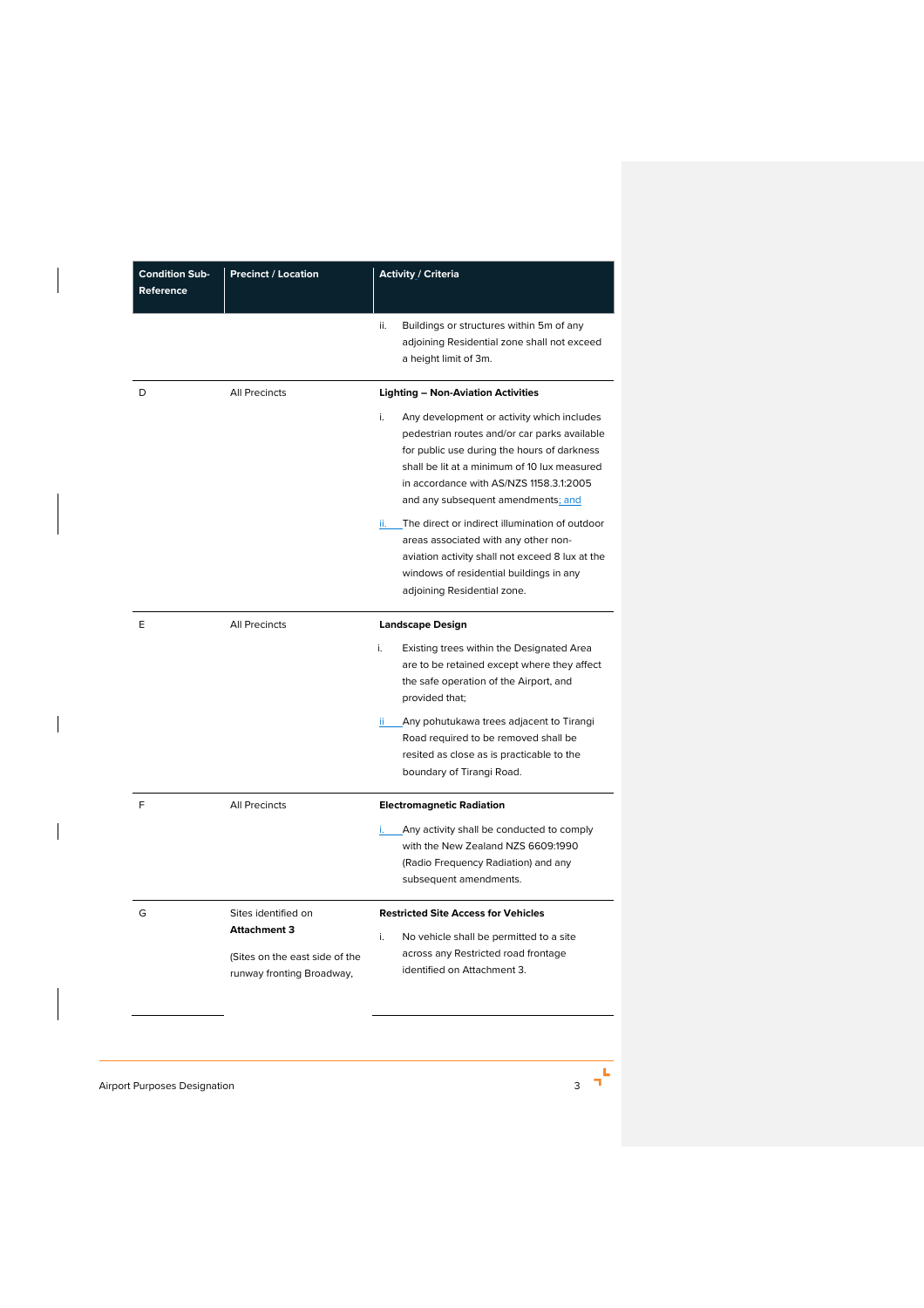| <b>Condition Sub-</b><br>Reference | <b>Precinct / Location</b>                                                    | Activity / Criteria                                                                                                                                                                                                                                                                                                                                                                                                                                                                                                                                                                                                                                                                                                                                                                              |                                                                           |
|------------------------------------|-------------------------------------------------------------------------------|--------------------------------------------------------------------------------------------------------------------------------------------------------------------------------------------------------------------------------------------------------------------------------------------------------------------------------------------------------------------------------------------------------------------------------------------------------------------------------------------------------------------------------------------------------------------------------------------------------------------------------------------------------------------------------------------------------------------------------------------------------------------------------------------------|---------------------------------------------------------------------------|
|                                    | Miro Street and Calabar<br>Road.<br>Sites on the west side of the<br>runway). | <b>Site Access for Vehicles</b><br>Site access for vehicles shall be provided<br>ii.<br>and maintained in accordance with the<br>standards set out in Appendix 3 of the<br>Wellington City District Plan Airport and Golf<br>Course Recreation Precinct Chapter 11; and<br>iii.<br>There shall be a maximum of one site<br>access to any site, except that sites with<br>more than one frontage may have one<br>access across each frontage; and<br>iv. The width of any site access shall not<br>exceed 6 metres; and<br>Where site access can be provided from a<br>v.<br>service lane or right of way registered in<br>favour of the site or other private road or<br>private right of way, no site access shall be<br>from a street; and<br>No site access shall be sited closer to a<br>vi. | Deleted: Calaber                                                          |
|                                    |                                                                               | street intersection than the following:<br>- Arterial and principal streets: 20m<br>- Collector streets:<br>15m<br>- Other streets:<br>$10m$ ; and<br>vii Any site access shall be designed to permit<br>a free flow of traffic so that vehicles do not<br>have to queue on the street.                                                                                                                                                                                                                                                                                                                                                                                                                                                                                                          |                                                                           |
| H                                  | <b>Terminal Precinct</b>                                                      | Signage<br>Any sign located on a building:<br>i.<br>That is affixed to the underneath of a<br>a.<br>verandah shall provide at least 2.5<br>metres clearance directly above the<br>footpath or ground level; and<br>Shall be displayed only on plain wall<br>b.<br>surfaces; and<br>Shall not obscure windows or<br>c.<br>architectural features; and                                                                                                                                                                                                                                                                                                                                                                                                                                             | Deleted: 1<br>Signage<br>Moved down [1]: Signage<br>Moved (insertion) [1] |

Airport Purposes Designation 4 and 2 and 2 and 2 and 2 and 2 and 2 and 2 and 2 and 2 and 2 and 2 and 2 and 2 and 2 and 2 and 2 and 2 and 2 and 2 and 2 and 2 and 2 and 2 and 2 and 2 and 2 and 2 and 2 and 2 and 2 and 2 and 2

 $\overline{\phantom{a}}$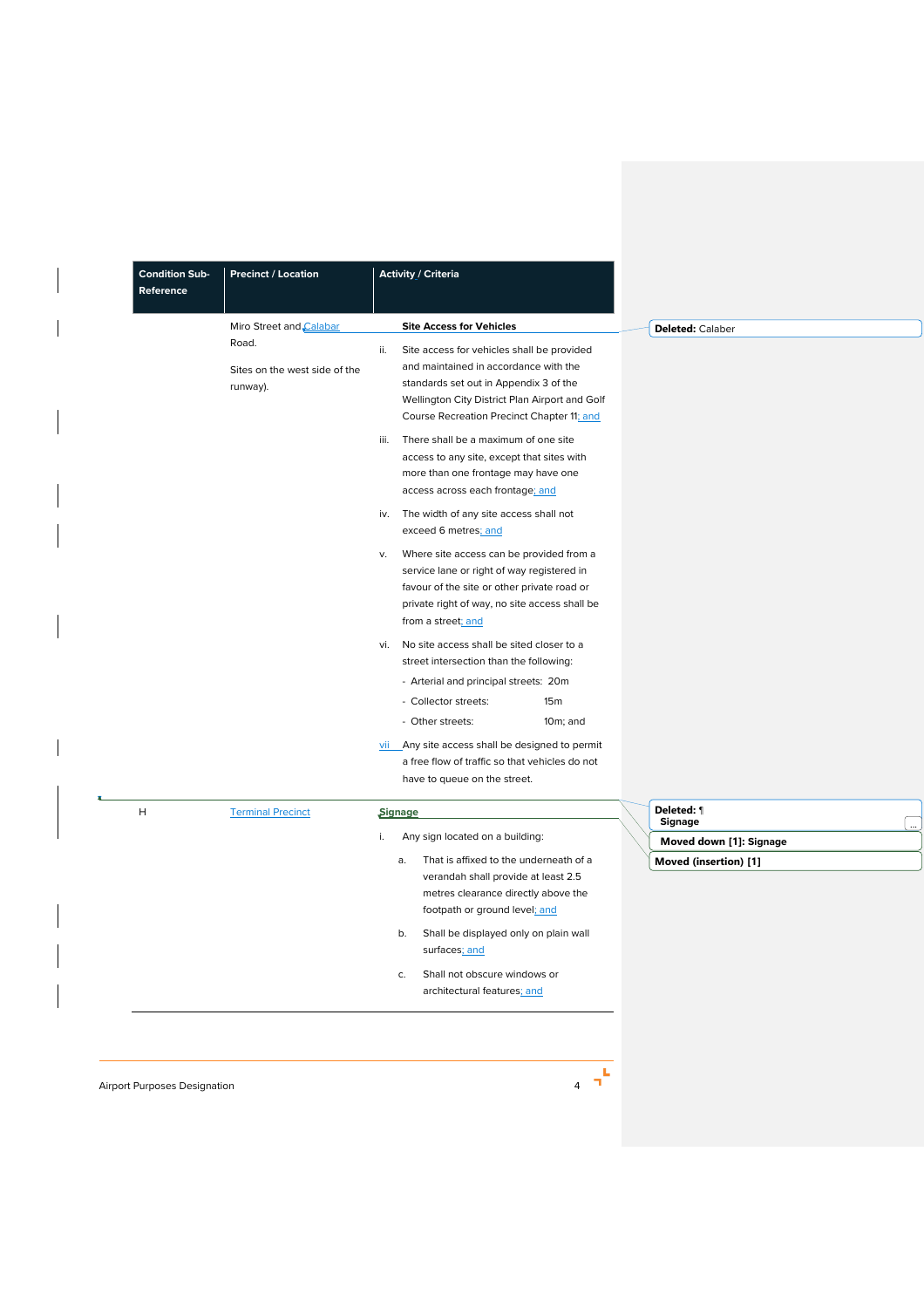| <b>Condition Sub-</b><br>Reference | <b>Precinct / Location</b> | <b>Activity / Criteria</b>                                                                                                                                                                                                                                                                                    |
|------------------------------------|----------------------------|---------------------------------------------------------------------------------------------------------------------------------------------------------------------------------------------------------------------------------------------------------------------------------------------------------------|
|                                    |                            | d.<br>Shall not project above the parapet<br>level, or the highest part of that part of<br>the building/structure to which it is<br>attached (including above verandah).<br>This part of the condition does not<br>apply to temporary signs; and                                                              |
|                                    |                            | Any sign located on a building in<br>e.<br>excess of 12 metres in height above<br>ground shall bear only the name and/or<br>logo of the building owner or occupier,<br>or the building on which the sign is<br>located; and<br>Any sign located on a building in<br>f.<br>excess of 12 metres in height above |
|                                    |                            | ground level shall not flash; and<br>Any illuminated sign (excluding signs below<br>ii.<br>verandah level) within 50 metres and visible<br>from any Residential zone shall not flash;<br>and                                                                                                                  |
|                                    |                            | Any free-standing sign or sign located on a<br>iii.<br>structure shall not exceed a maximum<br>height of 9 metres (above ground level).                                                                                                                                                                       |

- a) Any activity relating to or supporting Airport Operations within the Airside Precinct; or
- b) Signage within any precinct where it is related to the purpose of directing pedestrian or vehicular traffic, or to provide safety and security information; or
- c) Lighting poles and navigational instruments; or
- d) Building or structure maintenance or repair; or
- e) Upgrade or maintenance of existing formed roads and public accessways; or
- f) Pavement maintenance or repair; or
- g) Landscape maintenance or repair; or
- h) Earthworks, other than those which do not comply with the conditions in Table 1 in the Rongotai Ridge Precinct; or

Airport Purposes Designation 6 and 5 and 5 and 5 and 5 and 5 and 5 and 5 and 5 and 5 and 5 and 5 and 5 and 5 and 5 and 5 and 5 and 5 and 5 and 5 and 5 and 5 and 5 and 5 and 5 and 5 and 5 and 5 and 5 and 5 and 5 and 5 and 5



**eted:** Resource Management Act 1991 (" **Deleted:** occurring within, or **Deleted:** aviation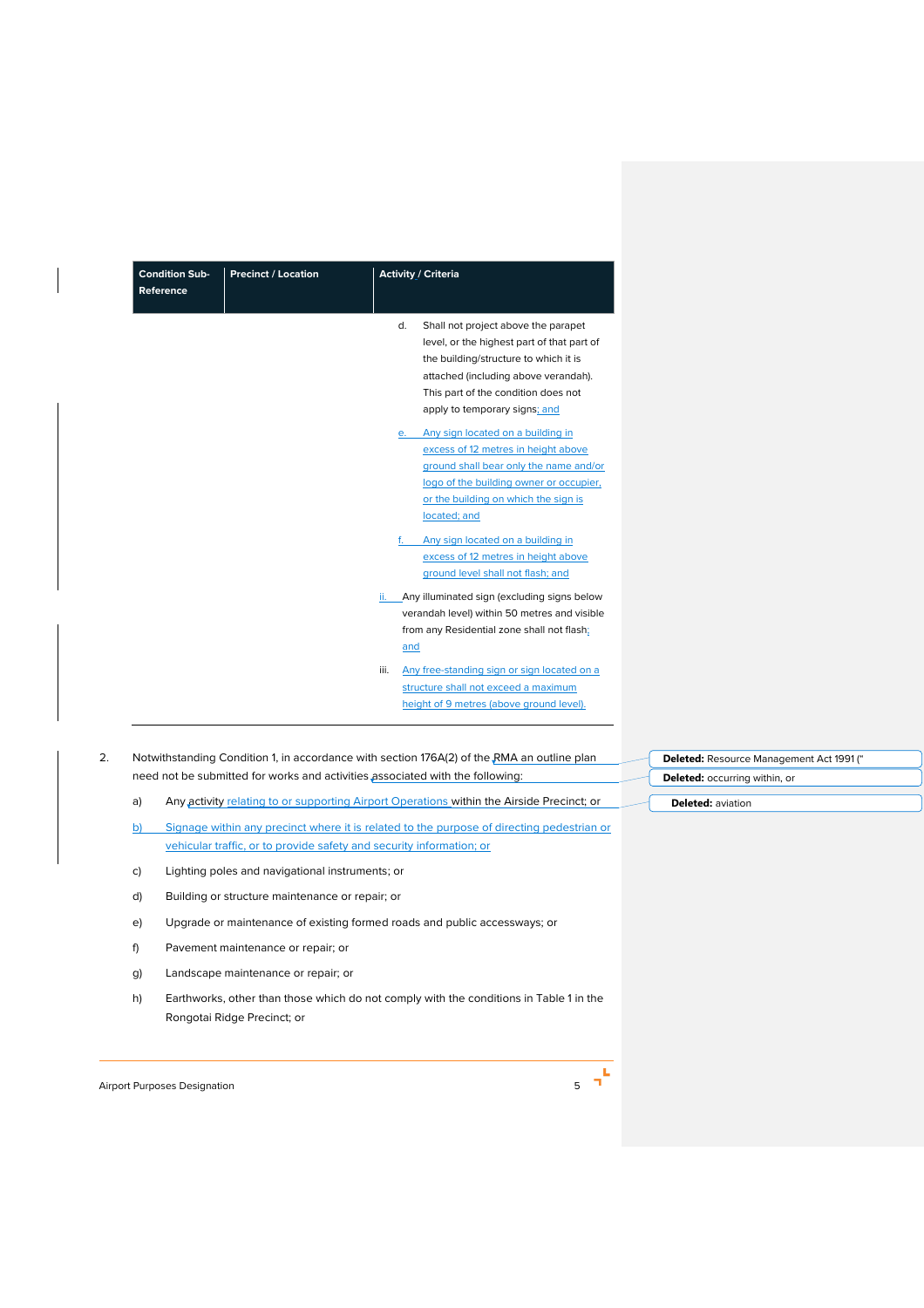- i) Placement / maintenance of street furniture or art / sculptures; or
- j) Maintenance or repair of lighting, signage and other existing fixtures or structures.
- Where an outline plan is required under Section 176A of the RMA as a result of a noncompliance with any relevant criteria of Condition 1, the outline plan shall include, in addition to the matters required under section 176A(3) of the RMA, a Design Statement. The purpose of this Statement shall be to demonstrate how the following outcomes will be achieved:
	- a) A maximum building/structure height of 30 metres (above existing ground level) in the Terminal Precinct, and 18 metres (above existing ground level) in other Precincts, except that:
		- i. In the West Side Precinct, buildings or structures used for Code E (or other wide body aircraft) hangars shall not exceed a height of 20m.
		- Buildings or structures located within 8 m of the Golf Course Recreation Area shall not exceed a height of 15 m.
		- iii. Buildings or structures within 5m of any adjoining Residential zone shall not exceed a height of 4m.
		- iv. For the purpose of this condition, lift shafts, plant rooms, stairwells, water tanks, air conditioning units, ventilation ducts, chimneys, lighting poles and similar features on buildings or structures shall be excluded from this calculation of maximum, height.
	- b) That site levels and building form, colour and texture reduce the apparent height and bulk of large buildings when viewed from adjoining public or residential areas;
	- c) Variations in building mass, height and architectural form have been considered in order to provide visual interest, reduce visual massing and promote visual permeability through the higher elements of built form to maintain view lines from adjoining more elevated properties to the east where this is practicable;
	- d) Incorporation of landscaping treatment where appropriate in order to assist in providing visual softening of large buildings and the screening of parking, loading and storage areas;
	- e) That any signage proposed will be integrated with the building form and surrounding architectural and landscape design; and
	- That low glare, high cut off exterior lighting is used, and integrated with the building form and surrounding architectural and landscape design.
- 4. Within the Rongotai Ridge Precinct, where an outline plan is required under Section 176A of the RMA, the outline plan specific to this area shall include, in addition to the matters required under section 176A(3) of the RMA, a report or reports covering the following matters:

Airport Purposes Designation 6



| <b>Deleted:</b> <#>Whether there will be a consistency of b)                          |
|---------------------------------------------------------------------------------------|
| <b>Deleted:</b> <#>That site levels and building                                      |
| <b>Deleted:</b> <#>materials and colours between<br>buildings;                        |
| Deleted: <#>¶                                                                         |
| <b>Deleted:</b> <#>Provision for                                                      |
| <b>Deleted:</b> <#>visual softening                                                   |
| <b>Deleted:</b> Using variations                                                      |
| <b>Deleted:</b> Whether any landscape                                                 |
| <b>Deleted:</b> is necessary and if so whether it is                                  |
| <b>Deleted:</b> scale with the proposed development;<br>creening                      |
| <b>Deleted:</b> , while recognising operational<br>requirements of airside facilities |
|                                                                                       |

**Deleted:** <#>Details of traffic management and car parking proposals for the period of construction of the proposed works and for the operation of the proposed activities once established;¶ The timetable for the completion of works. ¶

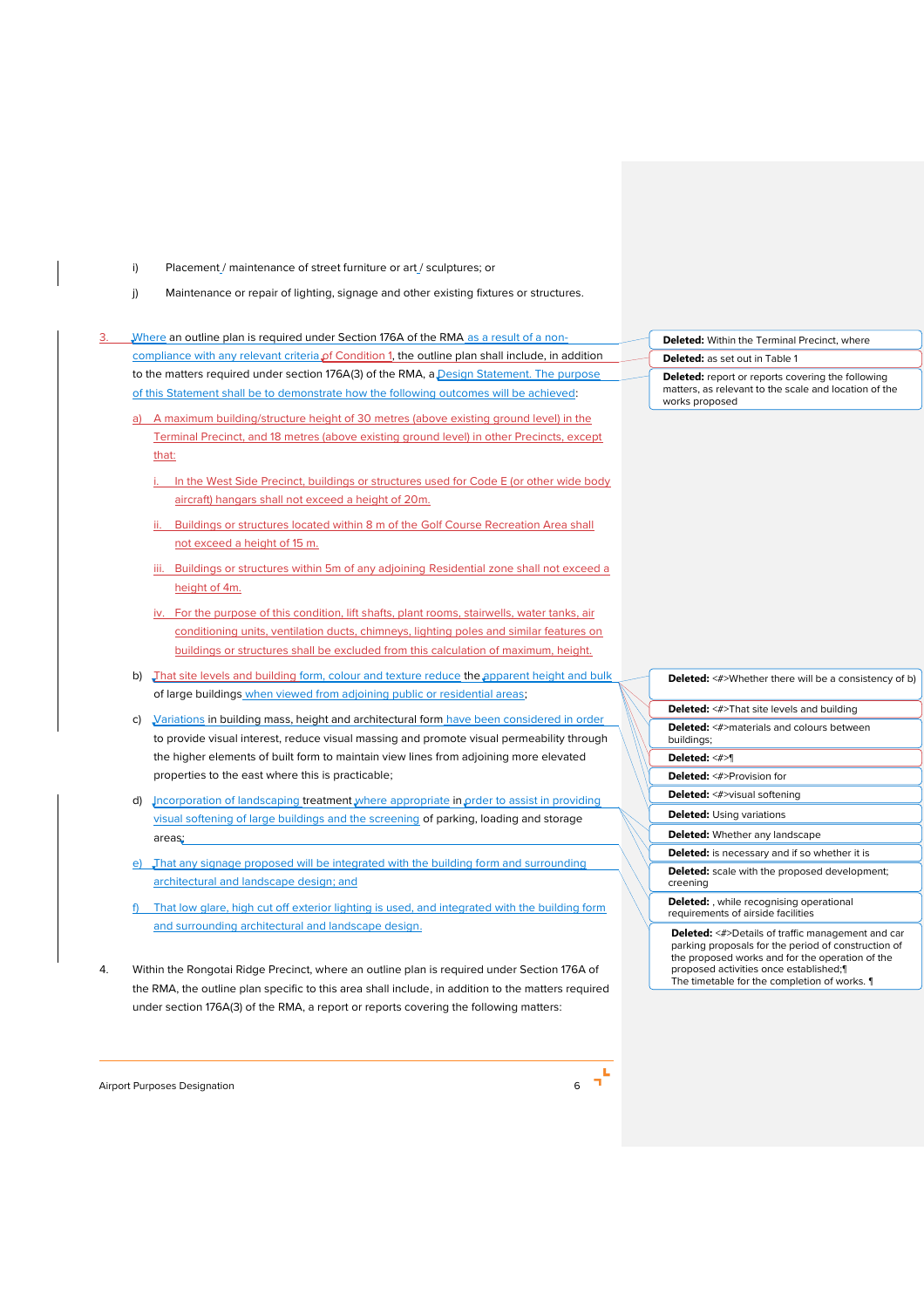- a) Whether any earthworks will alter the existing topography of the site and the impacts on the area's amenity values and cultural values;
- b) The extent to which earthworks affect the stability and erosion potential of the site and surrounding sites; and,
- c) Whether any landscape treatment is necessary, and if so, whether it is in scale with the proposed development.
- 5. Prior to any work or activity which requires an outline plan under Section 176A of the RMA, the Requiring Authority shall prepare or update a Network Utilities Management Plan. The purpose of the Plan shall be to inform the relevant network utility providers that enabling work, design, and construction of any development or construction activity, takes account of (and includes measures to address) the safety, integrity, protection (or where necessary) relocation of exiting network utilities.

#### **Aircraft Operations Noise**

- 6. The Requiring Authority shall ensure that all aircraft operations are managed so that the rolling day average 24 hour night-weighted sound exposure does not exceed a Day/night Level (Ldn) of 65dBA outside the Air Noise Boundary shown on District Plan Map 35.
- 7. Aircraft noise shall be measured in accordance with NZS6805:1992 and calculated as a 90 day rolling average. All terminology shall have the meaning that may be used or defined in the context of NZS:6805.
- 8. The following aircraft operations shall be excluded from the calculation of the rolling 90 day average described in Conditions 6 and 7:
	- a) Aircraft landing in an emergency;
	- b) The operation of emergency flights required to rescue persons from life-threating situations or to transport patients, human vital organs or medical personnel in an emergency;
	- c) The operation of unscheduled flights required to meet the needs of a national civil defence emergency declared under the Civil Defence Act 2002;
	- d) Military aircraft operations.
- 9. The Requiring Authority shall ensure that:



Airport Purposes Designation 7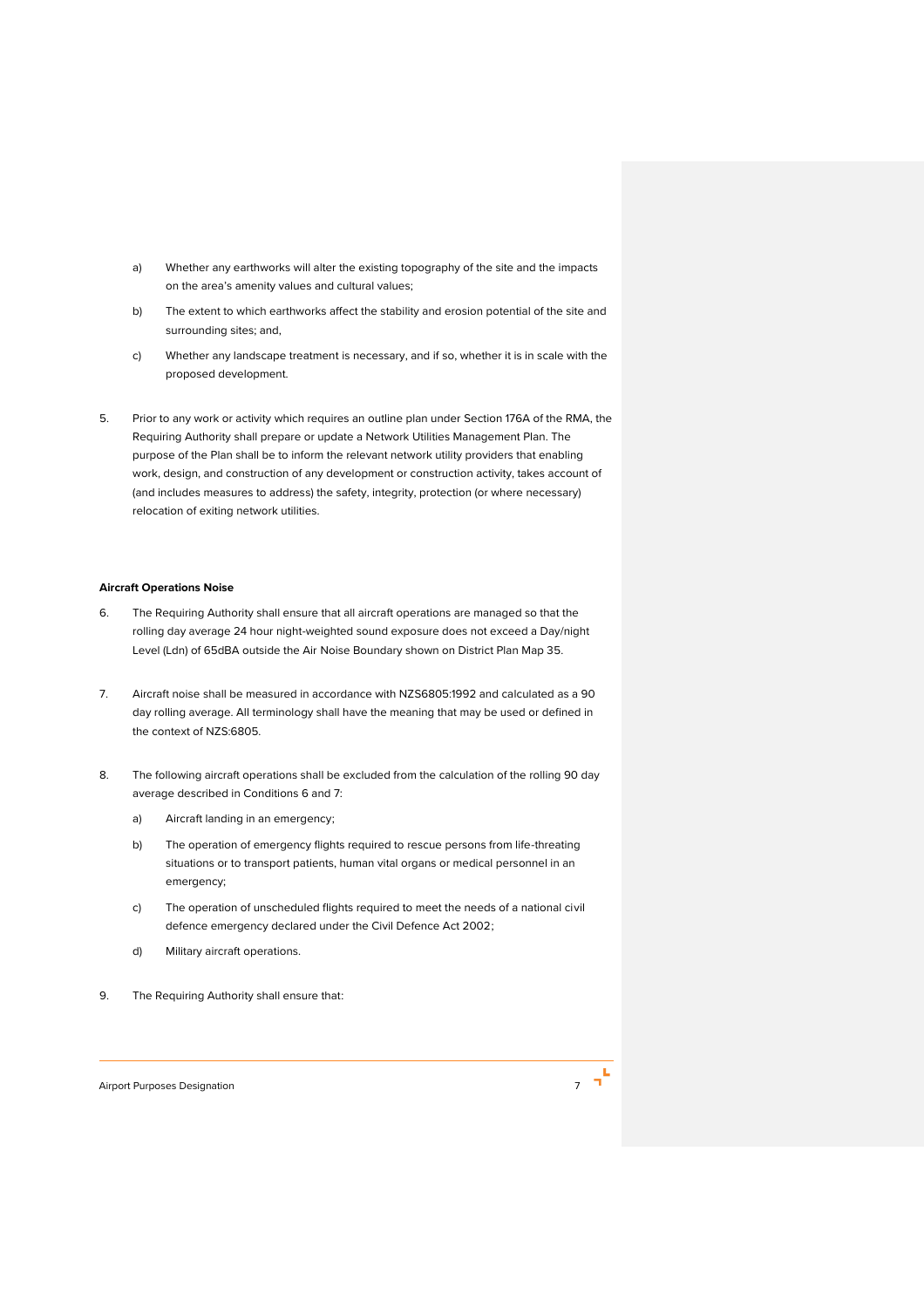- a) All domestic aircraft operations shall not occur during the hours from midnight (12am) to 6am; and
- b) All international aircraft operations shall not occur during the hours:
	- i. Midnight to 6am for departures.
	- ii. 1am to 6am for arrivals.

*For the purposes of this condition, "operations" means the start of the take-off roll or touch down on landing.* 

- 10. The following are exceptions to Condition 9:
	- a) Disrupted flights where aircraft operations are permitted for an additional 30 minutes;
	- b) In statutory holiday periods where operations are permitted for an additional 60 minutes;

*For the purposes of this condition, statutory holiday period means:*

- *i. The period from 25 December to 2 January, inclusive. Where 25 December falls on either a Sunday or Monday, the period includes the entire of the previous weekend. Where 1 January falls on a weekend, the period includes the two subsequent working days. Where 2 January falls on a Friday, the period includes the following weekend.*
- *ii. The Saturday, Sunday and Monday of Wellington Anniversary weekend, Queens Birthday Weekend and Labour Weekend.*
- *iii. Good Friday to Easter Monday inclusive.*
- *iv. Waitangi Day.*
- *v. ANZAC Day.*
- *vi. Where Waitangi Day or ANZAC Day falls (or is recognised) on a Friday or a Monday, the adjacent weekend is included in the statutory holiday period.*
- *vii. The hours from midnight to 6am immediately following the expiry of each statutory holiday period defined in (i) to (vi).*
- c) Aircraft using the Airport as a planned alternative to landing at a scheduled airport, but which shall not take-off unless otherwise permitted under Condition 9;
- d) Aircraft landing in an emergency;

e) The operation of emergency flights required to rescue persons from life threatening situations or to transport patients, human vital organs, or medical personnel in a medical emergency;

Airport Purposes Designation 8



**Deleted:** during the scheduled hours in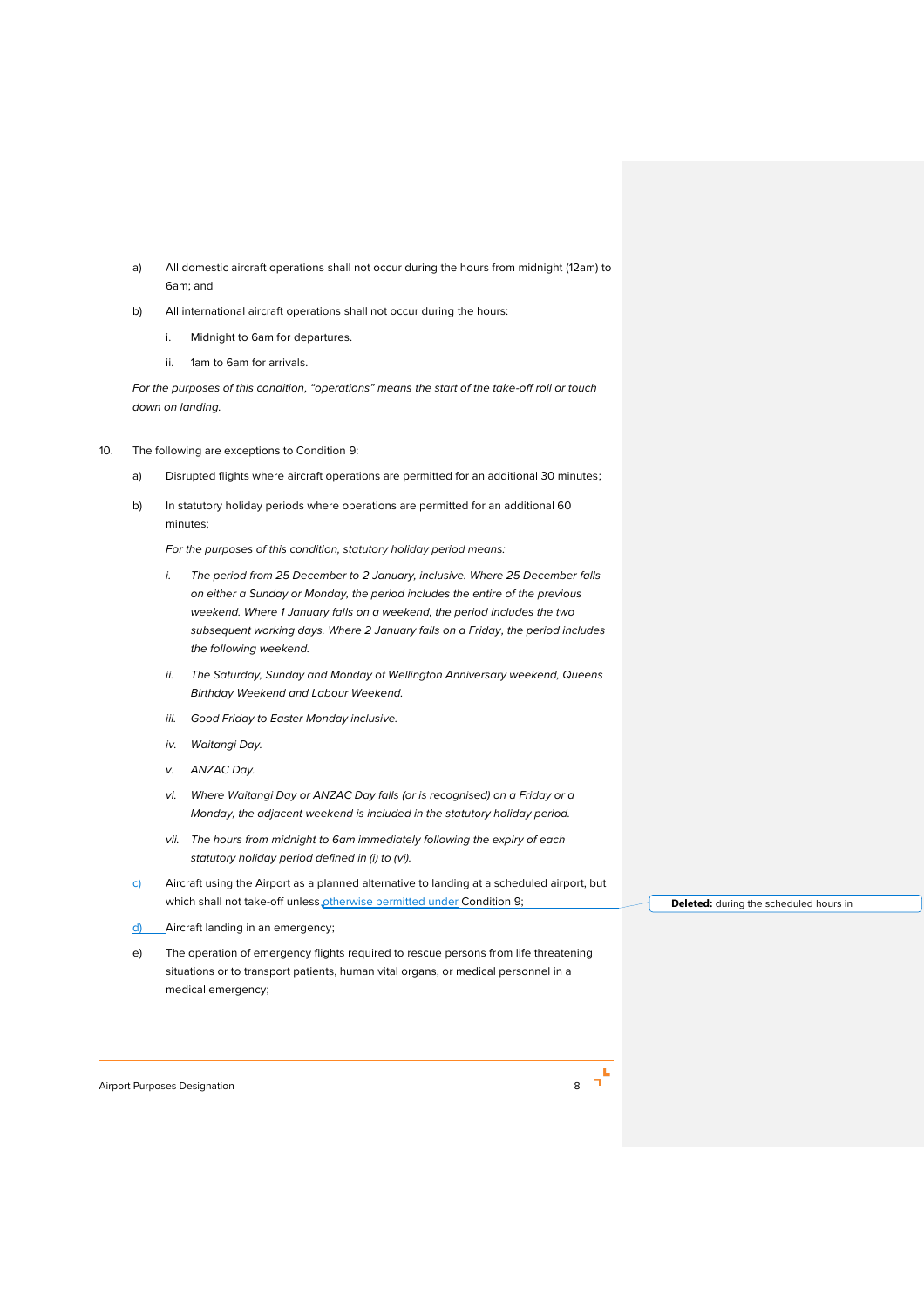- f) The operation of unscheduled flights required to meet the needs of any state of emergency declared under the Civil Defence Emergency Management Act 2002 or any international civil defence emergency;
- g) Aircraft carrying heads of state and/or senior dignitaries acting in their official capacity or other military aircraft operations;
- h) No more than 4 aircraft movements per night with noise levels not exceeding 65 dB LAFmax (1 sec) at or beyond the Air Noise Boundary.

*For the purposes of this condition, night means between midnight and 6am [and consistent with Condition 9].*

## **Engine Testing**

- 11. The Requiring Authority shall ensure that aircraft propulsion engines may be run within the Designated Area for the purpose of engine testing as follows:
	- a) Undertaken during the hours of 6am to 8pm only;
	- b) To carry out essential unscheduled maintenance between 8pm and 11pm only;
	- c) To operate an aircraft within flying hours but provided the engine run is no longer than required for normal procedures, which for the purpose of this condition, shall provide solely for short duration engine runs by way of flight preparation while the aircraft is positioned on the apron;
	- d) No person shall start or run any aircraft propulsion engine for the purposes of engine testing on the locations shown on the map attached as **Attachment 4**;
	- e) Restrictions on engine testing from 11pm to 6am do not apply if engine testing can be carried out in compliance with all of the following:
		- i. measured noise levels do not exceed 60 dB LAEQ (15 min) at or within the boundary of any residential zone;
		- ii. measured noise levels do not exceed 75 dB LAFmax at or within the boundary of any residential zone;
		- iii. noise levels shall be measured in accordance with NZS6801: 2008 Acoustics -Measurement of Environmental Sound;
		- iv. the total number of engine test events relating to aircraft using the Airport as an alternate landing site shall not exceed 18 in any consecutive 12 month period;
		- v. the total duration of engine test events relating to aircraft using the Airport as an alternate landing site in terms of Condition 10 c) shall be no more than 20 minutes.

Airport Purposes Designation 9

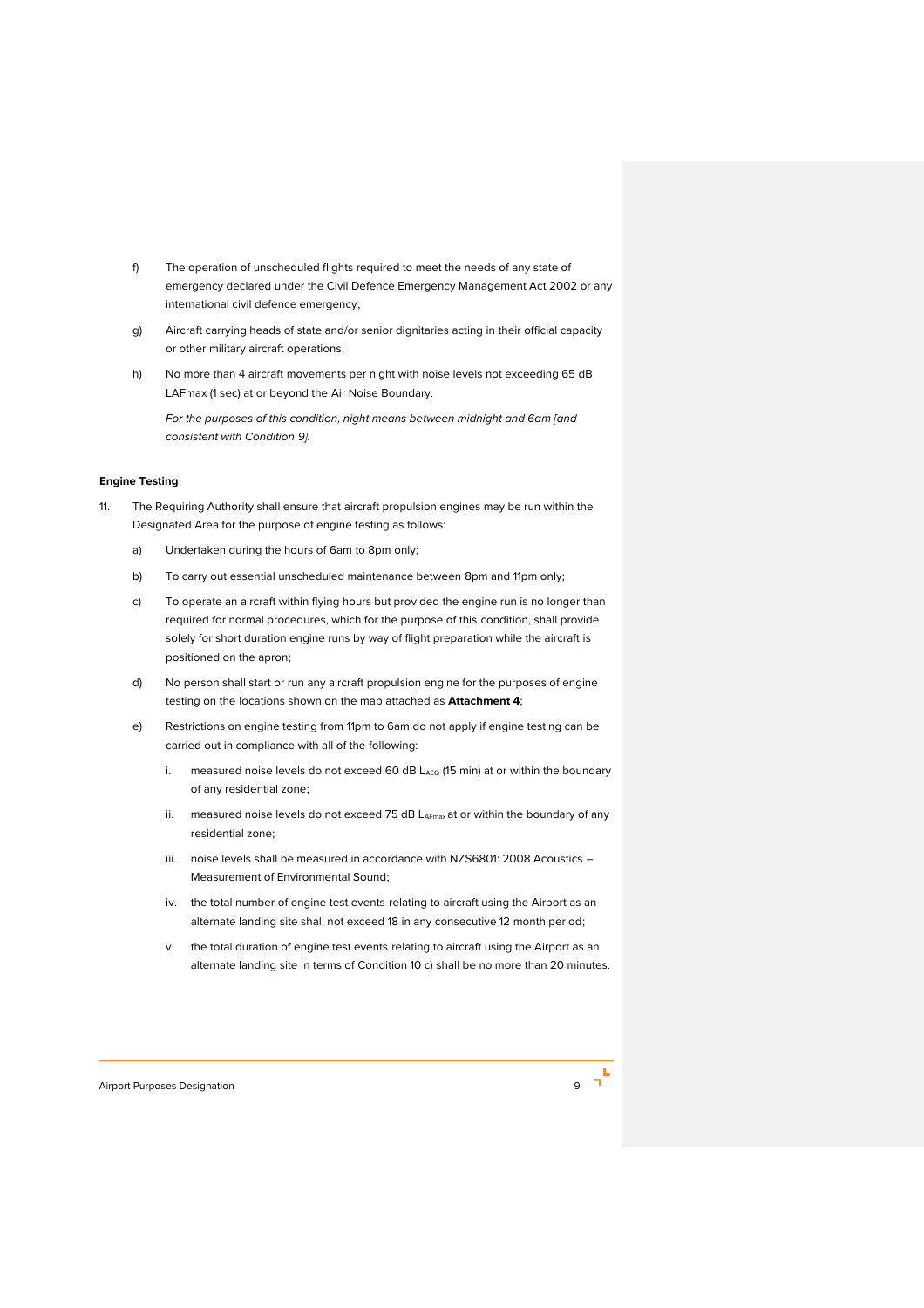#### **Ground Power and Auxiliary Power Units (GPUs/APUs)**

- 12. The Requiring Authority shall ensure that the operation of ground power units (**GPUs**) and auxiliary power units (**APUs**) when measured at any adjoining Residential zone shall not exceed the following limits:
	- a) Monday to Saturday 7am to 10pm 55 dB LAEQ (15 MIN)
	- b) At all other times 45 dB LAEQ (15 MIN)
	- c) All days 10pm to 7am 75 dB LAFmax

Exception that these limits shall not apply to APUs for:

- i. Aircraft under tow;
- ii. The first 90 minutes after an aircraft has stopped on the gate;
- iii. 60 minutes prior to scheduled departure;
- iv. The use of APUs to provide for engine testing pursuant to Condition 11.

## **Land Based Noise**

- 13. The Requiring Authority shall ensure that noise emission levels from any activity within the Designated Area, other than aircraft operations, engine testing and the operation of APUs when measured at any adjoining Residential zone, shall not exceed the following limits:
	- a) Monday to Saturday 7am to 10pm 55 dB LAEQ (15 MIN)
	- b) At all other times 45 dB LAEQ (15 MIN)
	- c) All days 10pm to 7am 75 dB LAFmax

## **Noise Management Plan**

- 14. Without in any way limiting its obligations to fully comply with the conditions attaching to this designation, the Requiring Authority shall update it's Noise Management Plan ("**NMP**") which describes in detail how it proposes to manage the Airport in order to comply with the relevant noise conditions.
- 15. The Noise Management Plan shall include, as a minimum:
	- a) A statement of noise management objectives and policies for the Airport;
	- b) Details of methods and processes for remedying and mitigating adverse effects of Airport noise including but not limited to:
		- improvements to Airport layout to reduce ground noise;

Airport Purposes Designation **10** 



**Deleted:** exceeding